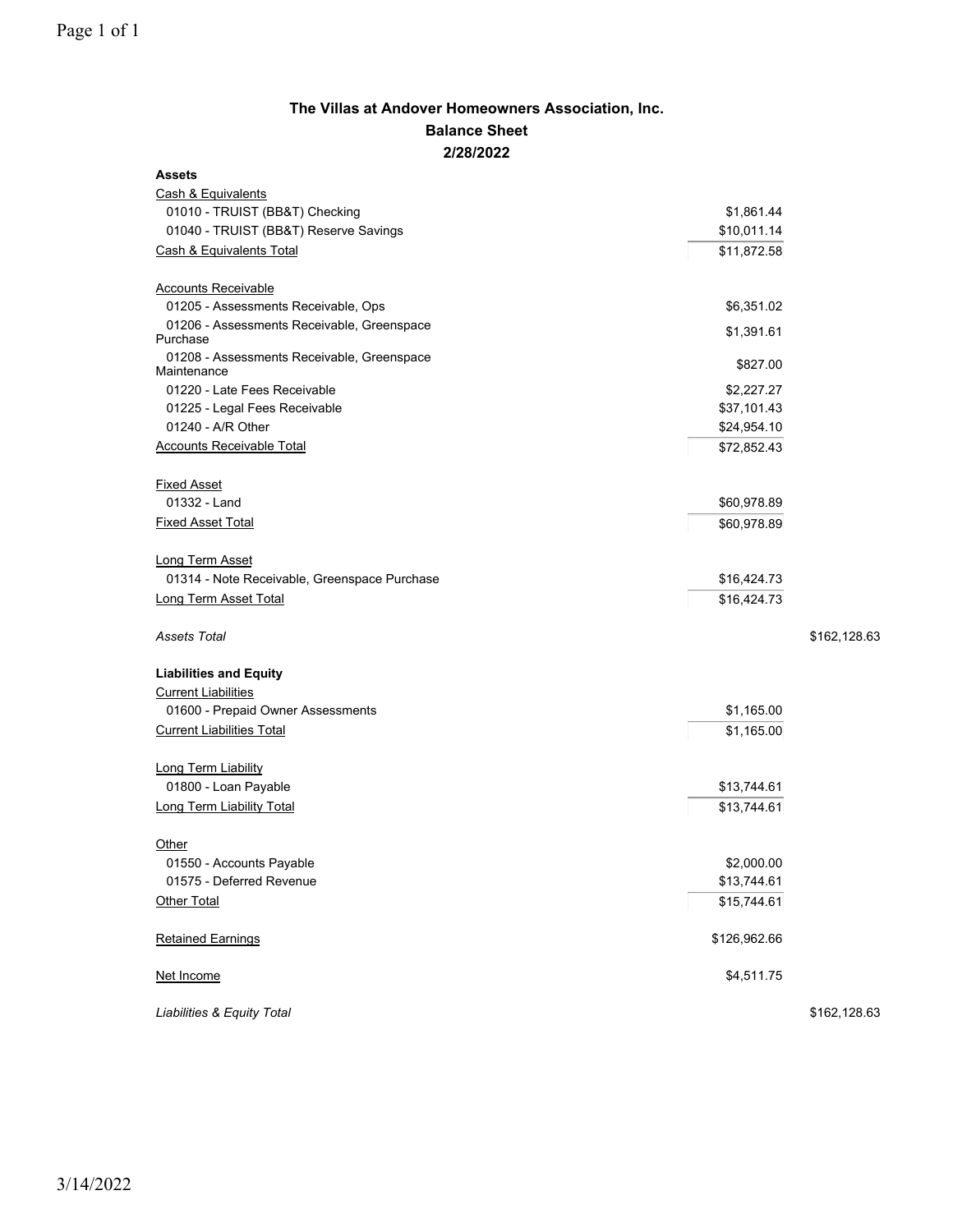## **The Villas at Andover Homeowners Association, Inc. Budget Comparison Report 2/1/2022 - 2/28/2022**

|                                             | 2/1/2022 - 2/28/2022 |                       | 1/1/2022 - 2/28/2022   |            |                         |                         |                        |
|---------------------------------------------|----------------------|-----------------------|------------------------|------------|-------------------------|-------------------------|------------------------|
|                                             | Actual               |                       | <b>Budget Variance</b> | Actual     | <b>Budget</b>           |                         | Variance Annual Budget |
| Income                                      |                      |                       |                        |            |                         |                         |                        |
| <u>Income</u>                               |                      |                       |                        |            |                         |                         |                        |
| 03020 - Assessments, Operations             | \$0.00               | \$0.00                | \$0.00                 |            | \$10,184.00 \$10,184.00 | \$0.00                  | \$42,104.00            |
| 03021 - Assessments, Greenspace Purchase    | \$305.70             | \$266.67              | \$39.03                | \$610.04   | \$533.34                | \$76.70                 | \$3,200.00             |
| 03023 - Assessments, Greenspace Maintenance | \$0.00               | \$0.00                | \$0.00                 | \$1,216.00 | \$1,216.00              | \$0.00                  | \$6,346.00             |
| 03080 - Interest Income                     | \$0.43               | \$1.00                | (\$0.57)               | \$0.95     | \$2.00                  | (\$1.05)                | \$12.00                |
| 03081 - Interest Income, Note Receivable    | \$0.00               | \$0.00                | \$0.00                 | \$0.00     | \$0.00                  | \$0.00                  | \$800.00               |
| 03100 - Late Fee Income                     | \$100.00             | \$0.00                | \$100.00               | \$100.00   | \$0.00                  | \$100.00                | \$0.00                 |
| 03105 - Late Fee Interest                   | \$247.86             | \$0.00                | \$247.86               | \$247.86   | \$0.00                  | \$247.86                | \$0.00                 |
| 03120 - Legal Fees Reimbursement            | \$0.00               | \$666.67              | (\$666.67)             | \$0.00     |                         | \$1,333.34 (\$1,333.34) | \$8,000.00             |
| Total Income                                | \$653.99             |                       | \$934.34 (\$280.35)    |            | \$12,358.85 \$13,268.68 | (\$909.83)              | \$60,462.00            |
| <b>Total Income</b>                         | \$653.99             |                       | \$934.34 (\$280.35)    |            | \$12,358.85 \$13,268.68 | (\$909.83)              | \$60,462.00            |
| <b>Expense</b>                              |                      |                       |                        |            |                         |                         |                        |
| Administrative & General                    |                      |                       |                        |            |                         |                         |                        |
| 04010 - Interest Expense                    | \$62.67              | \$50.00               | (\$12.67)              | \$126.70   | \$100.00                | (\$26.70)               | \$600.00               |
| 04025 - Accounting & Audit Fees             | \$0.00               | \$0.00                | \$0.00                 | \$0.00     | \$0.00                  | \$0.00                  | \$500.00               |
| 04100 - Dues & Subscriptions                | \$0.00               | \$0.00                | \$0.00                 | \$0.00     | \$0.00                  | \$0.00                  | \$15.00                |
| 04150 - Insurance, Business Liability       | \$0.00               | \$0.00                | \$0.00                 | \$0.00     | \$0.00                  | \$0.00                  | \$1,030.00             |
| 04200 - Legal Fees                          | \$0.00               | \$833.33              | \$833.33               | \$0.00     | \$1,666.66              | \$1,666.66              | \$10,000.00            |
| 04225 - Management Fees                     | \$613.70             | \$632.11              | \$18.41                | \$1,227.40 | \$1,264.22              | \$36.82                 | \$7,585.33             |
| 04275 - Office Supplies                     | \$47.58              | \$10.00               | (\$37.58)              | \$47.98    | \$20.00                 | (\$27.98)               | \$120.00               |
| 04300 - Postage                             | \$25.52              | \$10.00               | (\$15.52)              | \$26.68    | \$20.00                 | (\$6.68)                | \$120.00               |
| 04325 - Social Activities                   | \$0.00               | \$0.00                | \$0.00                 | \$0.00     | \$0.00                  | \$0.00                  | \$500.00               |
| 04330 - Membership Fees                     | \$0.00               | \$0.00                | \$0.00                 | \$0.00     | \$0.00                  | \$0.00                  | \$25.00                |
| 04450 - Website                             | \$0.00               | \$0.00                | \$0.00                 | \$0.00     | \$0.00                  | \$0.00                  | \$125.00               |
| <b>Total Administrative &amp; General</b>   | \$749.47             | \$1,535.44            | \$785.97               | \$1,428.76 | \$3,070.88              | \$1,642.12              | \$20,620.33            |
| Maintenance, Grounds                        |                      |                       |                        |            |                         |                         |                        |
| 05540 - Grounds Maintenance, Contract       | \$2,364.53           | \$2,481.25            | \$116.72               | \$4,729.06 | \$4,962.50              | \$233.44                | \$29,775.00            |
| 05565 - Ice & Snow Removal                  | \$208.82             | \$250.00              | \$41.18                | \$379.48   | \$500.00                | \$120.52                | \$1,000.00             |
| 05580 - Light Repairs, Landscaping          | \$0.00               | \$10.00               | \$10.00                | \$0.00     | \$20.00                 | \$20.00                 | \$120.00               |
| 05595 - Mailbox Repairs                     | \$0.00               | \$10.00               | \$10.00                | \$0.00     | \$20.00                 | \$20.00                 | \$120.00               |
| 05600 - Supplies                            | \$0.00               | \$2.50                | \$2.50                 | \$0.00     | \$5.00                  | \$5.00                  | \$30.00                |
| <b>Total Maintenance, Grounds</b>           | \$2,573.35           | \$2,753.75            | \$180.40               | \$5,108.54 | \$5,507.50              | \$398.96                | \$31,045.00            |
| Maintenance, Greenspace                     |                      |                       |                        |            |                         |                         |                        |
| 05705 - Greenspace Maintenance, Mowing      | \$445.35             | \$484.58              | \$39.23                | \$890.70   | \$969.16                | \$78.46                 | \$5,815.00             |
| 05735 - Greenspace Maintenance, Trees       | \$0.00               | \$83.33               | \$83.33                | \$0.00     | \$166.66                | \$166.66                | \$1,000.00             |
| <b>Total Maintenance, Greenspace</b>        | \$445.35             | \$567.91              | \$122.56               | \$890.70   | \$1,135.82              | \$245.12                | \$6,815.00             |
| <b>Utilities</b>                            |                      |                       |                        |            |                         |                         |                        |
| 06010 - Electricity                         | \$125.63             | \$100.00              | (\$25.63)              | \$242.38   | \$200.00                | (\$42.38)               | \$1,200.00             |
| 06065 - Water                               | \$83.16              | \$100.00              | \$16.84                | \$166.26   | \$200.00                | \$33.74                 | \$1,200.00             |
| 06070 - Water Quality Mgm Fee               | \$5.23               | \$5.50                | \$0.27                 | \$10.46    | \$11.00                 | \$0.54                  | \$66.00                |
| <b>Total Utilities</b>                      | \$214.02             | \$205.50              | (\$8.52)               | \$419.10   | \$411.00                | (\$8.10)                | \$2,466.00             |
| <b>Total Expense</b>                        | \$3,982.19           | \$5,062.60 \$1,080.41 |                        |            | \$7,847.10 \$10,125.20  | \$2,278.10              | \$60,946.33            |